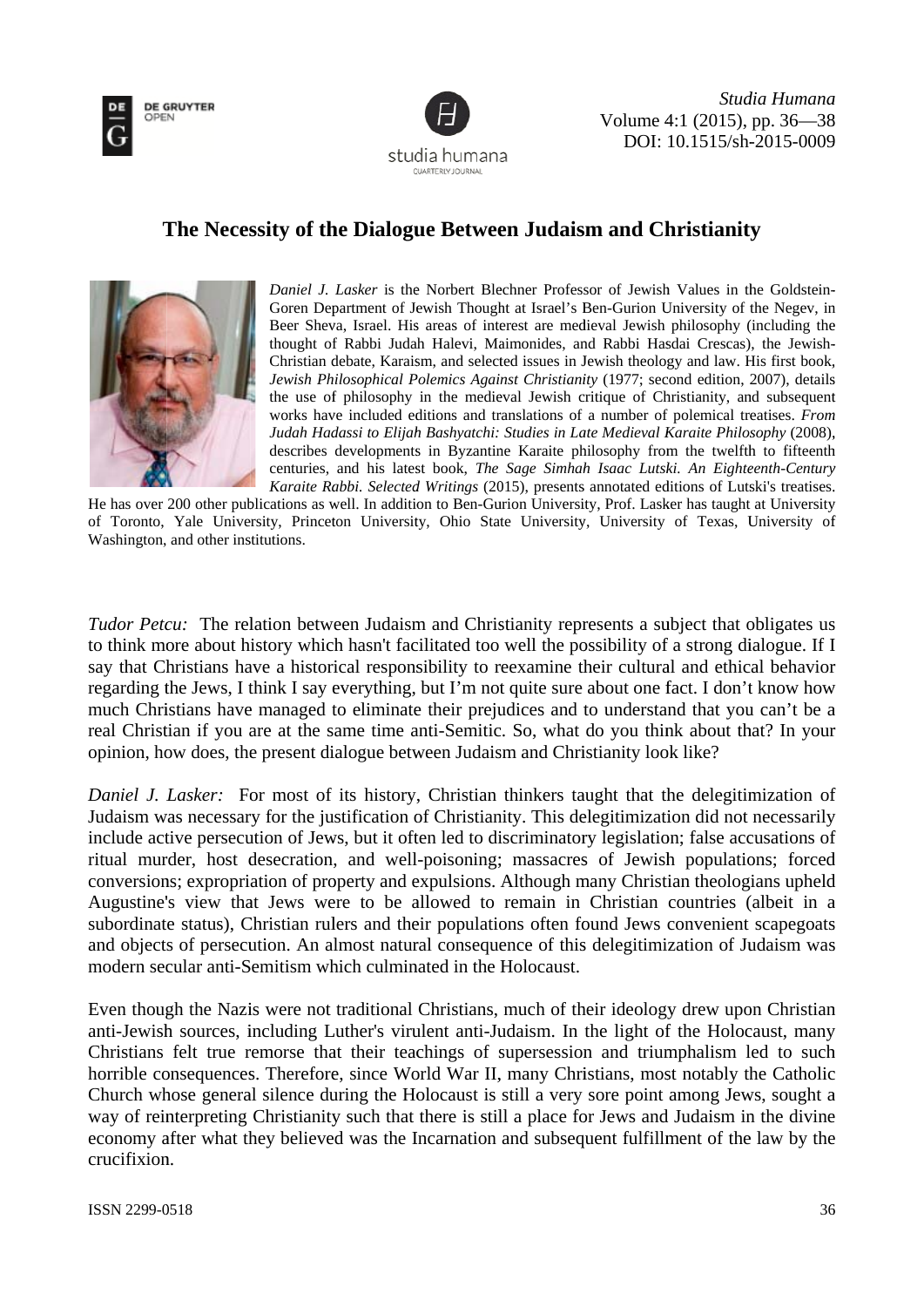As a result of these changes in Christian teaching, expressed most prominently in Vatican II's *Nostre Aetate*, Christians have looked for ways to reinterpret traditional Christian teachings to eliminate anti-Semitism. The "Jews" of the Gospels, especially John, are understood to be some Judeans and not all Jews. The onus for the execution of Jesus has generally passed over to the Romans and away from Jews, despite the presumed quotation: His blood be upon us and our children. In short, many Christians today are doing their best to reinterpret Christianity so as to preserve their belief in Jesus' salvation without necessarily denigrating Judaism and present-day Jews. To the extent that Christians have succeeded in reworking their view of Jews and Judaism, they have made dialogue between Jews and Christians possible and have demonstrated that believing in Christianity did not force the believer to be anti-Semitic. Not all Christians share the goal of legitimizing Judaism, even in those churches, such as the Catholic Church, where reinterpretation of the place of Judaism in the divine plan is official policy.

Jews and Christians also have succeeded in maintaining cordial relations concerning issues of joint interest even in the absence of theological changes. In the US, Orthodox Jews and Catholics are interested in state support of parochial schools; these groups and some Evangelicals cooperate in the fight against abortion and the acceptance of same sex relations and marriage. Many Jews are willing to cooperate with Evangelicals in support of the State of Israel. Liberal Jews and Christians often share political and social goals. This has occurred in the absence of any new theological understandings.

*Tudor Petcu:* What holds Jews and Christians together is certainly the Old Testament, and especially, the Patriarch Abraham. But, I think Christians have forgotten the importance of the Old Testament, believing that the New Testament is the only way by which they can gain redemption. From this point of view I would be very pleased if you could explain the importance of the Old Testament so that our Christian readers can better understand their Jewish heritage.

*Daniel J. Lasker:* Jews do not consider the Hebrew Bible to be an "Old Testament." If there is a sequel to the Hebrew Bible, it is the "Oral Torah," codified in the Talmud and subsequent law codes which are the basis of Jewish observance to this day. Christians, however, cannot ignore Hebrew Scriptures since the Manichean attempt of rejecting the Jewish revelation in favor of exclusive reliance upon the Greek scriptures has always been rejected by orthodox Christianity. From the Jewish point of view, however, the reading of the Hebrew Bible as an Old Testament which is fulfilled only in the New Testament is part of the delegitimization of Judaism I mentioned above. It would be most useful for Christians to read the Hebrew Bible on its own terms and appreciate how important it is for understanding both Judaism and Christianity. The concept of Messiah, although that term is not used in the Hebrew Bible in the context of future salvation, cannot be understood without its origins in the Hebrew Bible. When Christians do read the Hebrew Bible, it is imperative for Jewish-Christian understanding that Christians not try to appropriate the concept of "Israel" for themselves but rather understand how central the biblical narrative is for Jewish self-understanding.

*Tudor Petcu:* In the last, let's say, 40 years, some Christian representatives and thinkers have made a lot of efforts to heal the memory of the evil. And when I'm saying that, I make reference, of course, to the Holocaust, for which there is Christian culpability. When I'm talking about these efforts, I cannot forget about one of the most important Christian documents, which was approved during the Vatican II Council, called *Nostra Aetate*. How do you see this document? Can we say that it was an important step for a new era of the dialogue between Judaism and Christianity?

*Daniel J. Lasker:* Obviously, *Nostra Aetate* has had a central role to play in Jewish-Christian rapprochement since Vatican II. It should not be forgotten that this was a major step by the Catholic Church in an attempt to heal the wounds of the past. But it also should not be forgotten that for